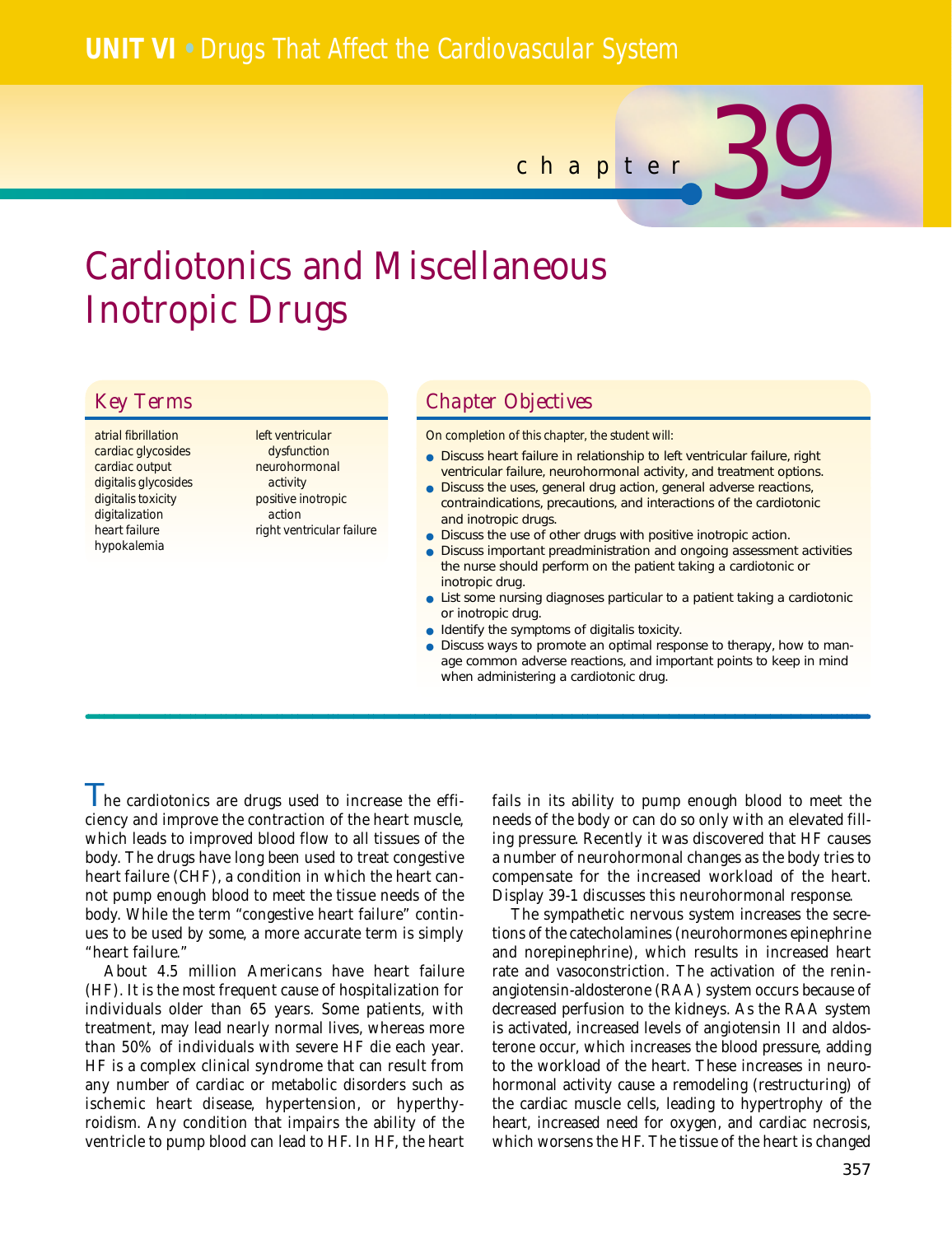#### **DISPLAY 39-1** ● **Neurohormonal Responses Affecting Heart Failure**

The body activates the neurohormonal compensatory mechanisms, which result in:

- Increased secretion of the neurohormones by the sympathetic nervous system
- Activation of the renin-angiotensin-aldosterone (RAA) system
- Remodeling of the cardiac tissue

in a manner to increase the cellular mass of cardiac tissue, change the shape of the ventricle(s), and reduce the heart's ability to contract effectively.

**Heart failure** is best described as denoting the area of initial ventricle dysfunction: left-sided (left ventricular) dysfunction and right-sided (right ventricular) dysfunction. Left ventricular dysfunction leads to pulmonary symptoms such a dyspnea and moist cough. Right ventricular dysfunction leads to neck vein distention, peripheral edema, weight gain, and hepatic engorgement. Because both sides of the heart work together, ultimately both sides are affected in HF. Typically the left side of the heart is affected first, followed by right ventricular involvement.

The most common symptoms associated with HF include:

#### *Left Ventricular Dysfunction*

- Shortness of breath with exercise or difficulty breathing when lying flat
- Dry, hacking cough or wheezing
- Orthopnea (difficulty breathing while lying flat)
- Restlessness and anxiety

#### *Right Ventricular Dysfunction*

- Swollen ankles, legs, or abdomen, leading to pitting edema
- Anorexia
- Nausea
- Nocturia (the need to urinate frequently at night)
- Weakness
- Weight gain as the result of fluid retention

Other symptoms include:

- Palpitations, fatigue, or pain when performing normal activities
- Tachycardia or irregular heart rate
- Dizziness or confusion

**Left ventricular dysfunction,** also called left ventricular systolic dysfunction, is the most common form of heart failure and results in decreased cardiac output and decreased ejection fraction (the amount of blood that the ventricle ejects per beat in relationship to the amount of blood available to eject). Typically, the ejection fraction should be greater than 60%. With, left

ventricular systolic dysfunction, the ejection fraction in less than 40%, and the heart is enlarged and dilated.

Until recently, the cardiotonics and a diuretic were the treatment of choice for HF. However, other drugs such as the angiotensin-converting enzyme (ACE) inhibitors, and beta blockers have become the treatment of choice during the last several years. See Figure 39-1 for an example of a method of determining treatment for left ventricular systolic dysfunction. See Chapters 23, 42, and 46 for more information on the beta blockers, ACE inhibitors, and diuretics, respectively.

## **CARDIOTONICS**

Digoxin (Lanoxin) is the most commonly used cardiotonic drug. Other terms used to identify the cardiotonics are **cardiac glycosides** or **digitalis glycosides**. The digitalis or cardiac glycosides are obtained from the leaves of the purple foxglove plant or the *Digitalis purpurea* and the *Digitalis lanata*.

Miscellaneous drugs with positive inotropic action such as inamrinone and milrinone (Primacor) are nonglycosides used in the short-term management of HF. Although in the past the cardiotonics were the mainstay in the treatment of HF, currently they are used as the fourth line of treatment for patients who continue to experience symptoms after using the ACE inhibitors, diuretics, and beta blockers. See the Summary Drug Table: Cardiotonics and Miscellaneous Inotropic Drugs for information concerning these drugs.

# **ACTIONS** ●

Digitalis acts in two ways:

- **1.** Increases cardiac output through positive inotropic activity
- **2.** Decreases the conduction velocity through the atrioventricular (AV) and sinoatrial (SA) nodes in the heart

# **Increased Cardiac Output**

Cardiotonic drugs increase the force of the contraction of the muscle (myocardium) of the heart. This is called a **positive inotropic action**. When the force of contraction of the myocardium is increased, the amount of blood leaving the left ventricle at the time of each contraction is increased. When the amount of blood leaving the left ventricle is increased, **cardiac output** (the amount of blood leaving the left ventricle with each contraction) is increased.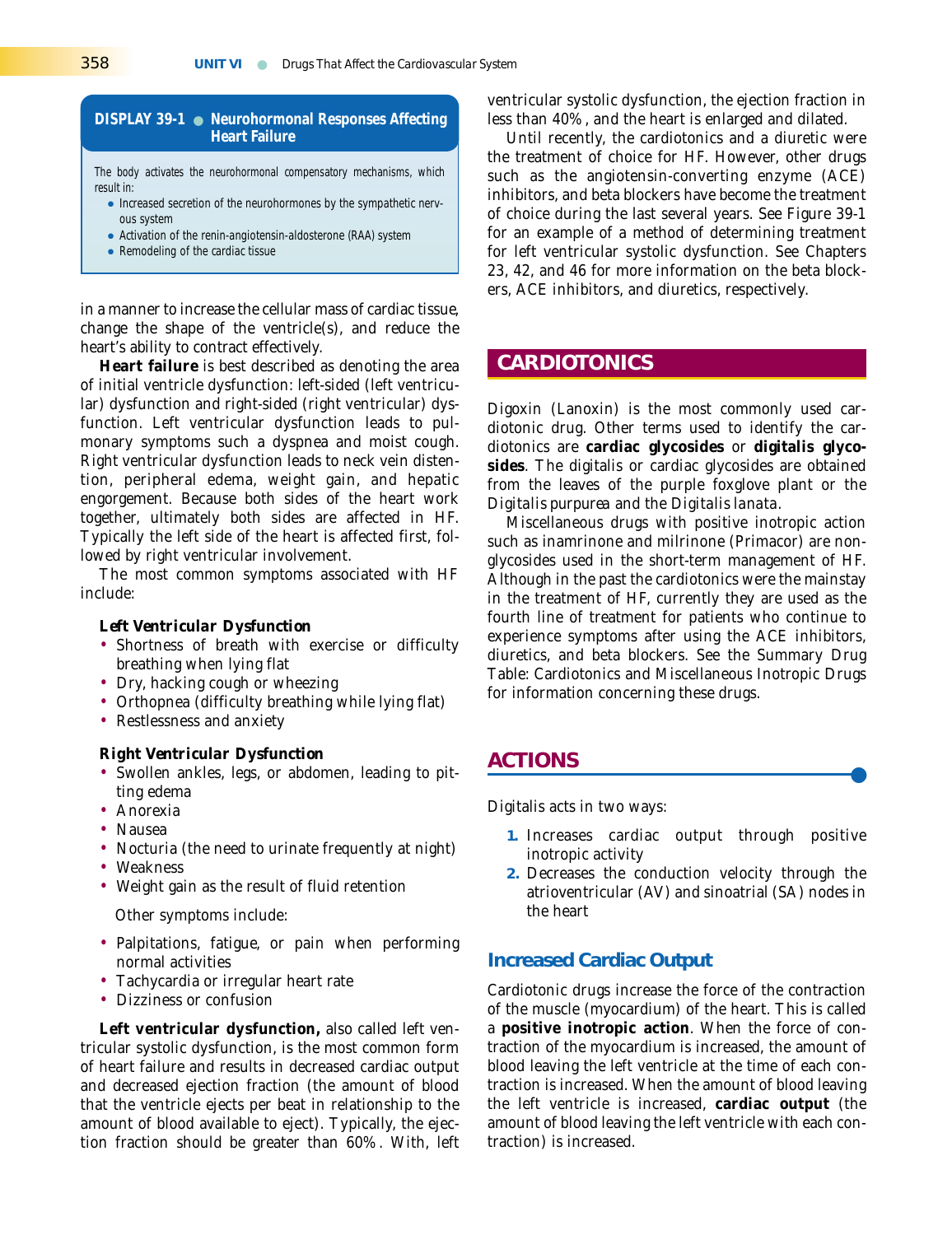

**FIGURE 39-1.** Management of left ventricular systolic dysfunction. (Adapted from Ammon, S. [2001]. Managing patients with heart failure, *AJN 101* [12] 35.)

The most profound effect of a cardiotonic drug occurs in patients with HF. In HF, the heart, weakened by disease or age, cannot pump a sufficient amount of blood to meet the demands of the body. The weakened heart results in a decrease in the amount of oxygenated blood leaving the left ventricle during each myocardial contraction (a decrease in cardiac output). A marked decrease in cardiac output deprives the kidneys, brain, and other vital organs of an adequate blood supply. The weakened heart is unable to pump enough circulated blood back into the heart. The blood accumulates or congests in the body's tissues. With congestion, legs and ankles swell. Fluid collects in the lungs, and the individual finds it increasingly hard to breathe, especially when lying down. When the kidneys are deprived of an adequate blood supply, they are unable to effectively remove water, electrolytes, and waste products from the bloodstream. Excess fluid (edema) may occur in the lungs or tissues, increasing the congestion. The body then attempts to make up for this deficit by increasing the heart rate, which in turn circulates more blood through the kidneys, brain, and other vital organs. In many instances, an increase in the heart rate ultimately fails to deliver an adequate amount of blood to the kidneys and other vital organs. An increased heart rate also places added strain on the heart's muscle, which may further weaken the heart. Untreated, congestion worsens and may prevent the heart form pumping enough blood to keep the individual alive.

When a cardiotonic drug is administered, the positive inotropic action increases the force of the contraction, resulting in an increased cardiac output. When cardiac output is increased, the blood supply to the kidneys and other vital organs is increased. Water, electrolytes, and waste products are removed in adequate amounts, and the symptoms of inadequate heart action or HF are relieved. In most instances, the heart rate also decreases. This occurs because vital organs are now receiving an adequate blood supply because of the increased force of myocardial contraction.

# **Depression of the Sinoatrial and Atrioventricular Nodes**

The cardiotonics affect the transmission of electrical impulses along the pathway of the conduction system of the heart. The conduction system of the heart is a group of specialized nerve fibers consisting of the SA node, the AV node, the bundle of His, and the branches of Purkinje (Fig. 39-2). Each heartbeat (or contraction of the ventricles) is the result of an electrical impulse that normally starts in the SA node, is then received by the AV node, and travels down the bundle of His and through the Purkinje fibers (see Fig. 39-2). The heartbeat can be felt as a pulse at the wrist and other areas of the body where an artery is close to the surface or lies near a bone. When the electrical impulse reaches the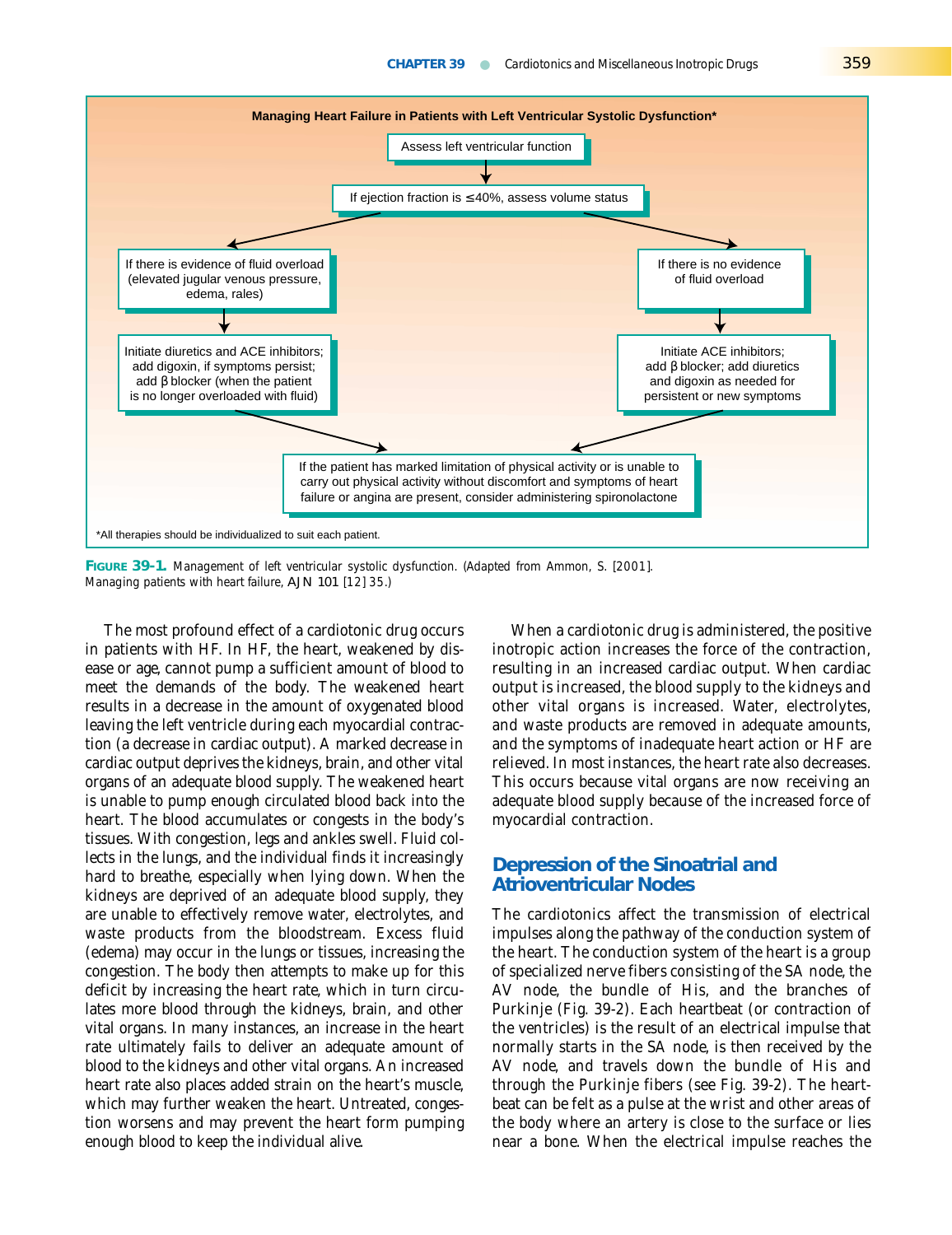| <b>GENERIC NAME</b>                                                           | <b>TRADE NAME*</b>                             | <b>USES</b>                                                                                                                   | <b>ADVERSE REACTIONS</b>                                                                                                                                 | <b>DOSAGE RANGES</b>                                                                                                                         |
|-------------------------------------------------------------------------------|------------------------------------------------|-------------------------------------------------------------------------------------------------------------------------------|----------------------------------------------------------------------------------------------------------------------------------------------------------|----------------------------------------------------------------------------------------------------------------------------------------------|
| <b>Cardiotonics</b>                                                           |                                                |                                                                                                                               |                                                                                                                                                          |                                                                                                                                              |
| digoxin<br>di-jox'-in                                                         | Digitek,<br>Lanoxicaps,<br>Lanoxin,<br>generic | Heart failure (HF),<br>atrial fibrillation, atrial<br>flutter, paoxysmal<br>atrial tachycardia                                | Headache, weakness,<br>drowsiness, visual disturbances,<br>nausea, vomiting, anorexia,<br>arrhythmias                                                    | Loading dose: $0.75-1.25$ mg<br>or 0.125-0.25 mg IV;<br>maintenance: 0.125-0.25<br>mg/d PO                                                   |
| <b>Miscellaneous Inotropic Drugs</b>                                          |                                                |                                                                                                                               |                                                                                                                                                          |                                                                                                                                              |
| inamrinone<br>lactate<br>in-am'-ri-none<br>milrinone lactate<br>mill'-ri-none | Inocor,<br>generic<br>Primacor                 | Short-term<br>management of HF<br>in patients with no<br>response to digitalis,<br>diuretics, or<br>vasodilators<br><b>HF</b> | Arrhythmia, hypotension, nausea,<br>vomiting, abdominal pain,<br>anorexia, hepatotoxicity<br>Ventricular arrhythmias,<br>hypotension, angina/chest pain, | IV: 0.75 mg/kg bolus, may<br>repeat in 30 min;<br>maintenance: IV 5-10<br>µg/kg/min, not to exceed<br>10 mg/kg/d<br>IV: up tp 1.13 mg/kg/d   |
|                                                                               |                                                |                                                                                                                               | headaches, hypokalemia                                                                                                                                   |                                                                                                                                              |
| <b>Antidote Digoxin Specific</b>                                              |                                                |                                                                                                                               |                                                                                                                                                          |                                                                                                                                              |
| digoxin immune<br>fab (ovine)                                                 | <b>Digibind</b>                                | Antidote for digoxin<br>toxicity                                                                                              | Hypokalemia, re-emergence of<br>artial fibrillation or CHF                                                                                               | IV: dosage depends on<br>serum digoxin level or<br>estimate of the amount of<br>digoxin ingested; average<br>dose up to 800 mg (20<br>vials) |
| *The term generic indicates the drug is available in generic form.            |                                                |                                                                                                                               |                                                                                                                                                          |                                                                                                                                              |

#### **SUMMARY DRUG TABLE CARDIOTONICS AND MISCELLANEOUS INOTROPIC DRUGS**

Purkinje fibers, the ventricles contract. Normally, once the ventricles contract, another electrical impulse is generated by the SA node, and the cycle begins again. Cardiotonic drugs depress the SA node and slow conduction of the electrical impulse to and through the AV node. Slowing this part of the transmission of nerve impulses decreases the number of impulses and the number of ventricular contractions per minute, thereby decreasing the heart rate and allowing the heart to function more normally. The therapeutic effects of digoxin on atrial arrhythmias are thought to be related to the depressive action on the SA and AV nodes and baroreceptor sensitization.

# **USES** ●

The cardiotonics are used to treat HF and atrial fibrillation. **Atrial fibrillation** is a cardiac arrhythmia characterized by rapid contractions of the atrial myocardium, resulting in an irregular and often rapid ventricular rate. See Chapter 40 for more information on various arrhythmias and treatment.

# **ADVERSE REACTIONS** ●

Adverse reactions are dose dependent. Dosages are individualized based on several factors, including the following:

- The ideal body weight of the patient;
- The patient's renal function, evaluated on creatinine clearance;
- The patient's age (infants and children require lower dosages, and advanced age may be indicative of decreased renal function, requiring a lower dosage); and
- Current medications, other medical problems, or other factors affecting the activity of digoxin.

Because some patients are more sensitive to side effects with digoxin, the dosage is selected carefully and adjusted as the clinical condition indicates. Adverse reactions were more common and severe in past years before careful attention to weight, renal function, and the concurrent administration of certain medications was given. The incidence and severity of digoxin toxicity has decreased significantly in recent years.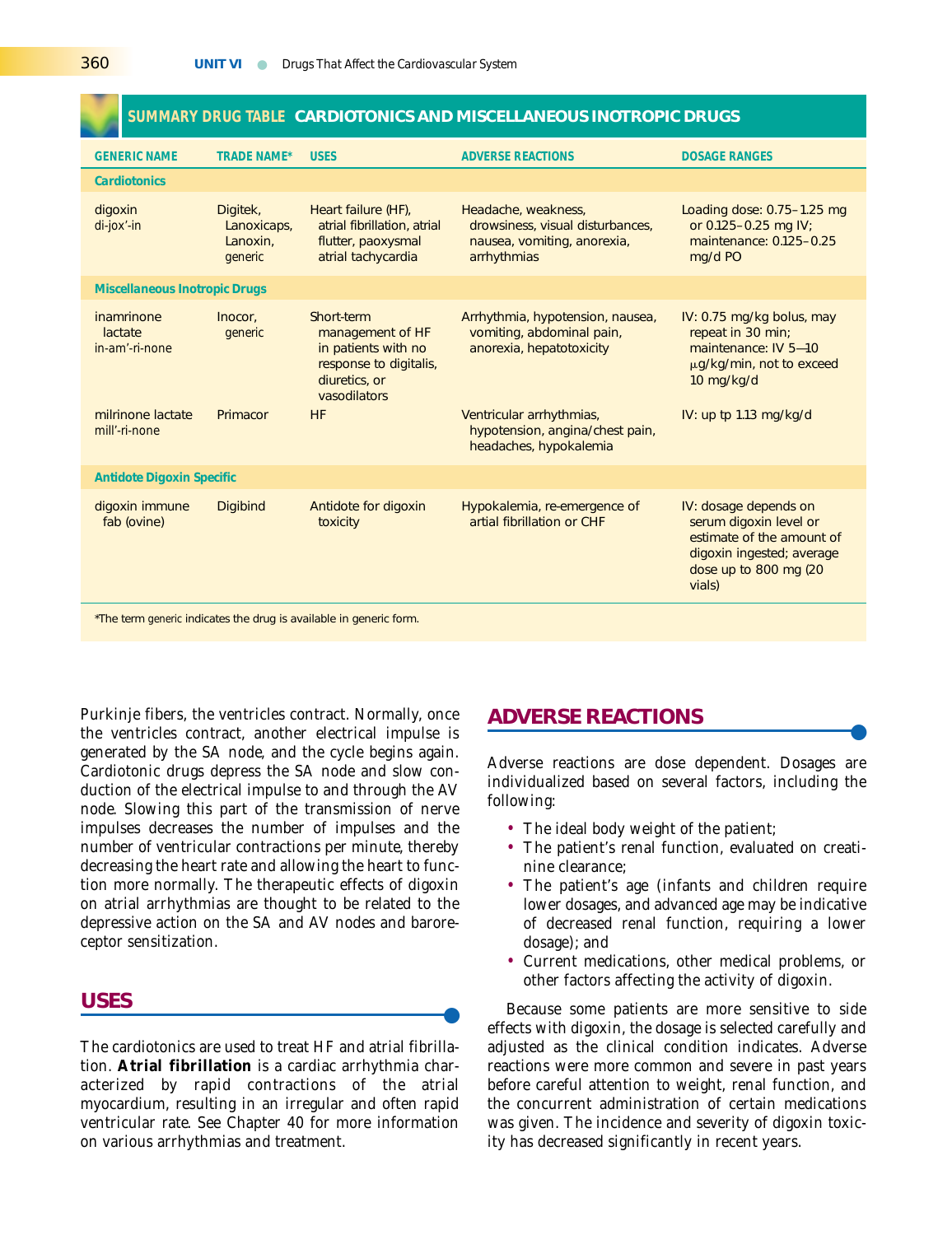

**FIGURE 39-2.** The conducting system of the heart. Impulses originating in the SA node are transmitted through the atria to the AV node down the bundle of His and the bundle branches through the Purkinje fibers to the ventricles.

There is a narrow margin of safety between the full therapeutic effects and the toxic effects of cardiotonic drugs. Even normal doses of a cardiotonic drug can cause toxic drug effects. Because substantial individual variations may occur, it is important to individualize the dosage. The term **digitalis toxicity** (digitalis intoxication) is used when toxic drug effects occur when digoxin is administered. The signs of digitalis toxicity are listed in Display 39-2.

Digoxin has a rapid onset and a short duration of action. Once the drug is withheld, the toxic effects of

### **DISPLAY 39-2** ● **Signs of Digitalis Toxicity**

- Gastrointestinal—anorexia (usually the first sign), nausea, vomiting, diarrhea
- Muscular—weakness
- Central nervous system-headache, apathy, drowsiness, visual disturbances (blurred vision, disturbance in yellow/green vision, halo effect around dark objects), mental depression, confusion, disorientation, delirium
- Cardiac—changes in pulse rate or rhythm; electrocardiographic changes, such as bradycardia, tachycardia, premature ventricular contractions, bigeminal (two beats followed by a pause), or trigeminal (three beats followed by a pause) pulse. Other arrhythmias (abnormal heart rhythms) also may be seen.

digoxin will disappear rapidly. At times, the primary care provider may deem it necessary to administer digoxin immune fab (Digibind) when serious lifethreatening digoxin overdosage occurs.

# **CONTRAINDICATIONS** ●

The cardiotonics are contraindicated in patients with known hypersensitivity, ventricular failure, ventricular tachycardia, or AV block and in the presence of digitalis toxicity.

# **PRECAUTIONS**

The cardiotonics are given cautiously in patients with electrolyte imbalance (especially hypokalemia, hypocalcemia, and hypomagnesemia), severe carditis, heart block, myocardial infarction, severe pulmonary disease, acute glomerulonephritis, and impaired renal or hepatic function. Digoxin and digoxin immune fab are classified as Pregnancy Category C drugs. Fetal toxicity and neonatal death have been reported from maternal digoxin overdosage. These drugs are used only when the potential benefit outweighs the potential harm to the fetus.

# **INTERACTIONS**

When the cardiotonics are taken with food, absorption is slowed, but the amount absorbed is the same. However, if taken with high-fiber meals, absorption of the cardiotonics may be decreased. The cardiotonics react with many different drugs. Drugs that may increase plasma digitalis levels leading to toxicity include amiodarone, benzodiazepines, cyclosporine, diphenoxylate, indomethacin, itraconazole, macrolides (erythromycin, clarithromycin), propafenone, quinidine, quinine, spironolactone, tetracyclines, and verapamil. Drugs that may decrease plasma digitalis levels include the oral aminoglycosides, antacids, antineoplastics (bleomycin, carmustine, cyclophosphamide, methotrexate, and vincristine), activated charcoal, cholestyramine, colestipol, kaolin/pectin, neomycin, penicillamine, rifampin, St. John's wort, and sulfasalazine. The thyroid hormones may decrease the effectiveness of digitalis glycosides, requiring a larger dosage of digoxin. Thiazide and loop diuretics may increase diureticinduced electrolyte disturbances, predisposing the patient to digitalis-induced arrhythmias.

Patients taking a diuretic and a digitalis glycoside must be monitored closely. Thiazide and loop diuretics (see Chap. 46) may increase the risk and effects of toxicity.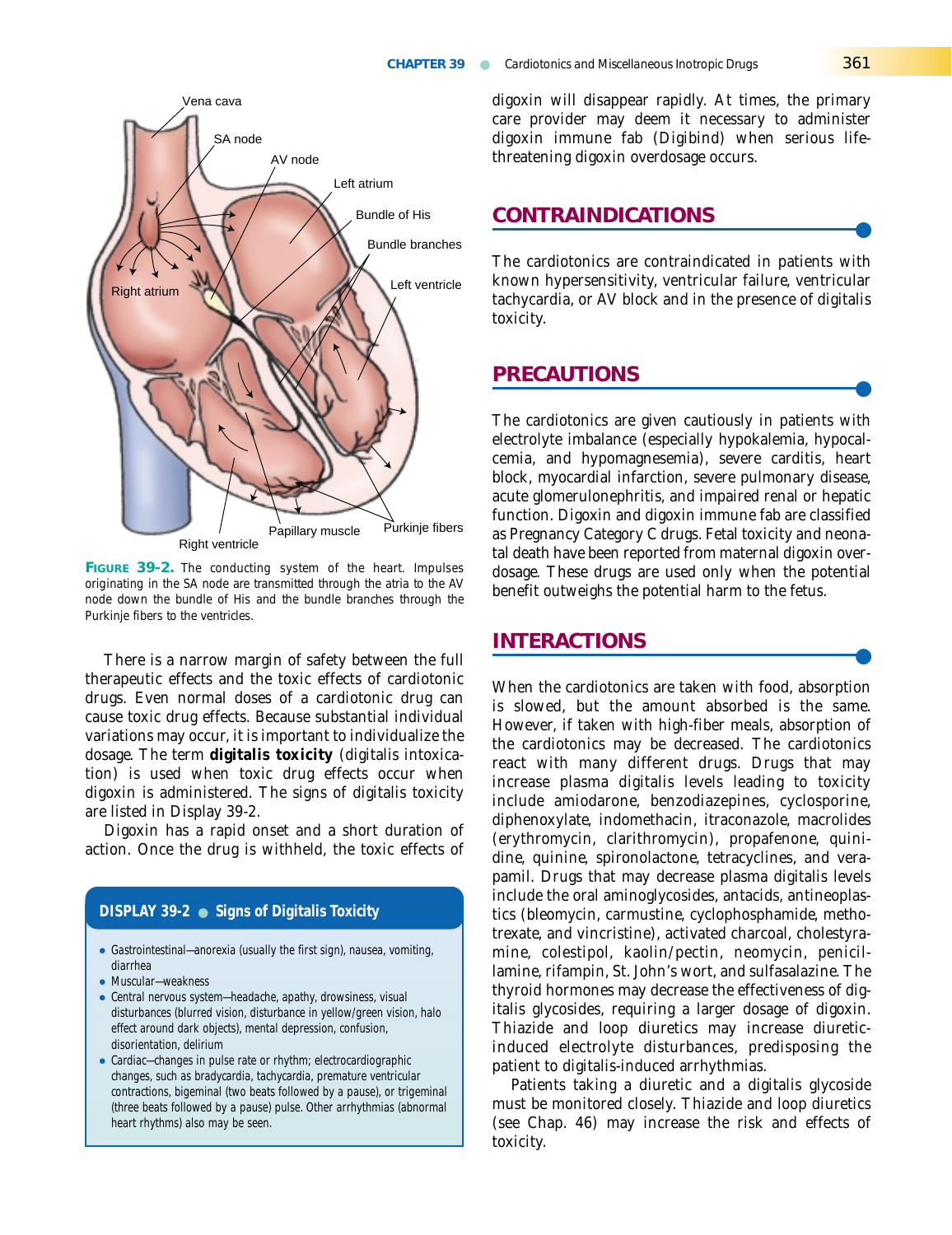# **MISCELLANEOUS INOTROPIC DRUGS**

Inamrinone and milrinone have inotropic actions and are used in the short-term management of severe HF that is not controlled by the digitalis preparations. Milrinone is used more often than inamrinone, appears to be more effective, and has fewer adverse reactions. Both drugs are given intravenously (IV), and close monitoring is required during therapy. The nurse must continuously monitor the patient's heart rate and blood pressure with administration of either drug. If hypotension occurs, use of the drug is discontinued or the rate of administration is reduced. Continuous cardiac monitoring is necessary because lifethreatening arrhythmias may occur. These drugs do not cure, but rather control, the signs and symptoms of HF.

#### ● **The Patient Receiving a Cardiotonic Drug**

#### **ASSESSMENT**

#### *Preadministration Assessment*

The cardiotonics are potentially toxic drugs. Therefore, the nurse must observe the patient closely, especially during initial therapy. Before therapy is started, the physical assessment should include information that will establish a database for comparison during therapy. The physical assessment should include:

- Taking blood pressure, apical-radial pulse rate, respiratory rate;
- Auscultating the lungs, noting any unusual sounds during inspiration and expiration;
- Examining the extremities for edema;
- Checking the jugular veins for distention;
- Measuring weight;
- Inspecting sputum raised (if any), and noting the appearance (eg, frothy, pink-tinged, clear, yellow); and
- Looking for evidence of other problems, such as cyanosis, shortness of breath on exertion (if the patient is allowed out of bed) or when lying flat, and mental changes.

The primary care provider also may order laboratory and diagnostic tests, such as an electrocardiogram, renal and hepatic function tests, complete blood count, serum enzymes, and serum electrolytes. These tests should be reviewed before the first dose of the drug is given. Renal function is particularly important because a diminished renal function could affect the dosage of digoxin. When subsequent laboratory tests are ordered, they also should be reviewed when the results are recorded on the patient's record. Because digoxin reacts with many medications, the nurse must take a careful drug history.



**FIGURE 39-3.** The nurse counts the apical pulse for 1 minute prior to administering the cardiotonic.

Before administering the first dose of the drug, the nurse takes the patient's vital signs and documents the apical pulse rate and rhythm.

#### *Ongoing Assessment*

Before administering each dose of a cardiotonic, the nurse takes the apical pulse rate for 60 seconds (see Fig. 39-3). The nurse records the apical pulse rate in the designated area on the chart or the medication administration record. The nurse withholds the drug and notifies the primary care provider if the pulse rate is below 60 bpm in adults (below 70 bpm in a child and below 90 bpm in an infant) or greater than 100 bpm, unless there is a written order giving different guidelines for withholding the drug.

### ❊**Nursing Alert**

*The drug should also be withheld and the physician contacted if there are any signs of digitalis toxicity, there is any change in the pulse rhythm, there is a marked increase or decrease in the pulse rate since the last time it was taken, or the patient's general condition appears to have worsened.* 

#### ❊**Nursing Alert**

*Plasma digoxin levels are monitored closely. Blood for plasma levels may be drawn 6 to 8 hours after the last dose or immediately before the next dose. Plasma digoxin levels greater than 2 ng/mL are reported to the physician.* 

Digitalis toxicity can occur even when normal doses are being administered or when the patient has been receiving a maintenance dose. Many symptoms of toxicity are similar to the symptoms of the heart conditions for which the patient is receiving the cardiotonic. This makes careful assessment of the patient by the nurse a critical aspect of care.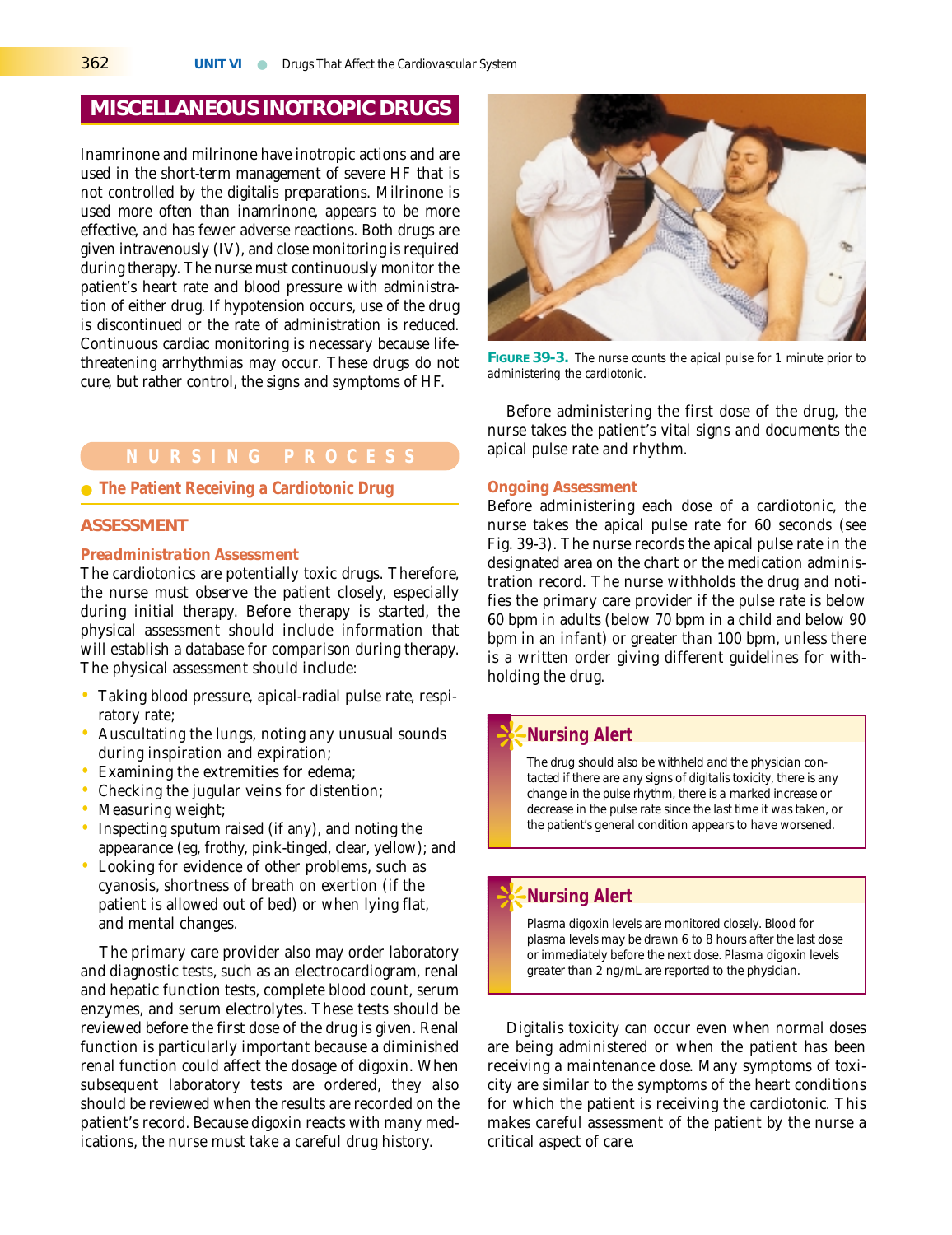The nurse weighs patients receiving a cardiotonic drug daily or as ordered. The intake and output are measured, especially if the patient has edema or HF or is also receiving a diuretic. Throughout therapy, the nurse assesses the patient for peripheral edema and auscultates the lungs for rales/crackles throughout therapy. Serum electrolyte levels should be obtained periodically. Hypokalemia, hypomagnesemia, or hypercalcemia may increase the risk for toxicity. Any electrolyte imbalance is reported to the primary care provider.

#### **NURSING DIAGNOSES**

Drug-specific nursing diagnoses are highlighted in the Nursing Diagnoses Checklist. Other nursing diagnoses applicable to these drugs are discussed in depth in Chapter 4.

#### **PLANNING**

The expected outcomes of the patient may include an optimal response to therapy, management of common adverse reactions, and an understanding of and compliance with the postdischarge drug regimen.

#### **IMPLEMENTATION**

#### *Promoting an Optimal Response to Therapy*

Great care must be taken when administering a cardiotonic drug. References should be consulted for average digitalizing and maintenance doses. In addition, the nurse should carefully check the primary care provider's order and the drug container. If there is any doubt about the dosage or calculation of the dosage, the nurse checks with the primary care provider or pharmacist before giving the drug.

DIGITALIZATION. Patients started on therapy with a cardiotonic are being "digitalized." Digitalization may be accomplished by two general methods:

- Rapid digitalization (accomplished by administering a loading dose) ; or
- Gradual digitalization (giving a maintenance dose allowing the body to gradually accumulate therapeutic blood levels).

#### **Nursing Diagnoses Checklist**

- ✓ **Decreased Cardiac Output** related to decreased contractibility of the heart muscle, adverse reactions (cardiac arrhythmias)
- ✓ **Risk for Imbalanced Nutrition: Less than Body Requirements** related to adverse reactions (anorexia, nausea, vomiting)
- ✓ **Disturbed Sensory Perception** related to adverse drug reactions (digitalis toxicity)

**Digitalization** is a series of doses given until the drug begins to exert a full therapeutic effect. The digitalizing, or loading dose, is administered in several doses, with approximately half the total digitalization dose administered as the first dose. Additional fractions of the digitalis dose are administered at 6- to 8-hour intervals. Once a full therapeutic effect is achieved, the patient is usually prescribed a maintenance dose schedule. The ranges for digitalizing (loading) and maintenance doses are given in the Summary Drug Table: Cardiotonics and Miscellaneous Inotropic Drugs. Digoxin injections are usually used for rapid digitalization; digoxin tablets or capsules are used for mainenance therapy.

Digitalizing doses vary, and the primary care provider may decide to achieve full digitalization rapidly or slowly, depending on the patient's diagnosis, age, current condition, and other factors.

During digitalization, the nurse takes the blood pressure, pulse, and respiratory rate every 2 to 4 hours or as ordered by the primary care provider. This time interval may be increased or decreased, depending on the patient's condition and the route used for administration.

Serum levels (digoxin) may be ordered daily during the period of digitalization and periodically during maintenance therapy. Periodic electrocardiograms, serum electrolytes, hepatic and renal function tests, and other laboratory studies also may be ordered.

PARENTERAL ADMINISTRATION. The nurse may give a cardiotonic orally, IV, or intramuscularly. When a cardiotonic is given IV, it is administered slowly. If the patient is receiving the drug IV, the nurse assesses the IV site for redness or infiltration. Extravasation can lead to tissue irritation and sloughing. When given intramuscularly, the nurse should rotate the injection sites. To rotate injection sites correctly, the nurse inserts a diagram showing the order of rotation in the chart or the medication administration record. Each time the drug is given, the injection site is recorded in the patient's chart. However, intramuscular injection is not recommended for these drugs.

ORAL ADMINISTRATION. The nurse can administer oral preparations without regard to meals. Tablets can be crushed and mixed with food or fluids if the patient has difficulty swallowing. Do not alternate between the dosage forms (ie, the tablets and the capsules). Dosages are not the same. The recommended dosage of the capsules is 80% of the dosage for tablets and elixir.

#### *Monitoring and Managing Adverse Drug Reactions*

The nurse observes for signs of digitalis toxicity every 2 to 4 hours during digitalization and 1 to 2 times a day when a maintenance dose is being given. When digitalis toxicity develops, the primary care provider may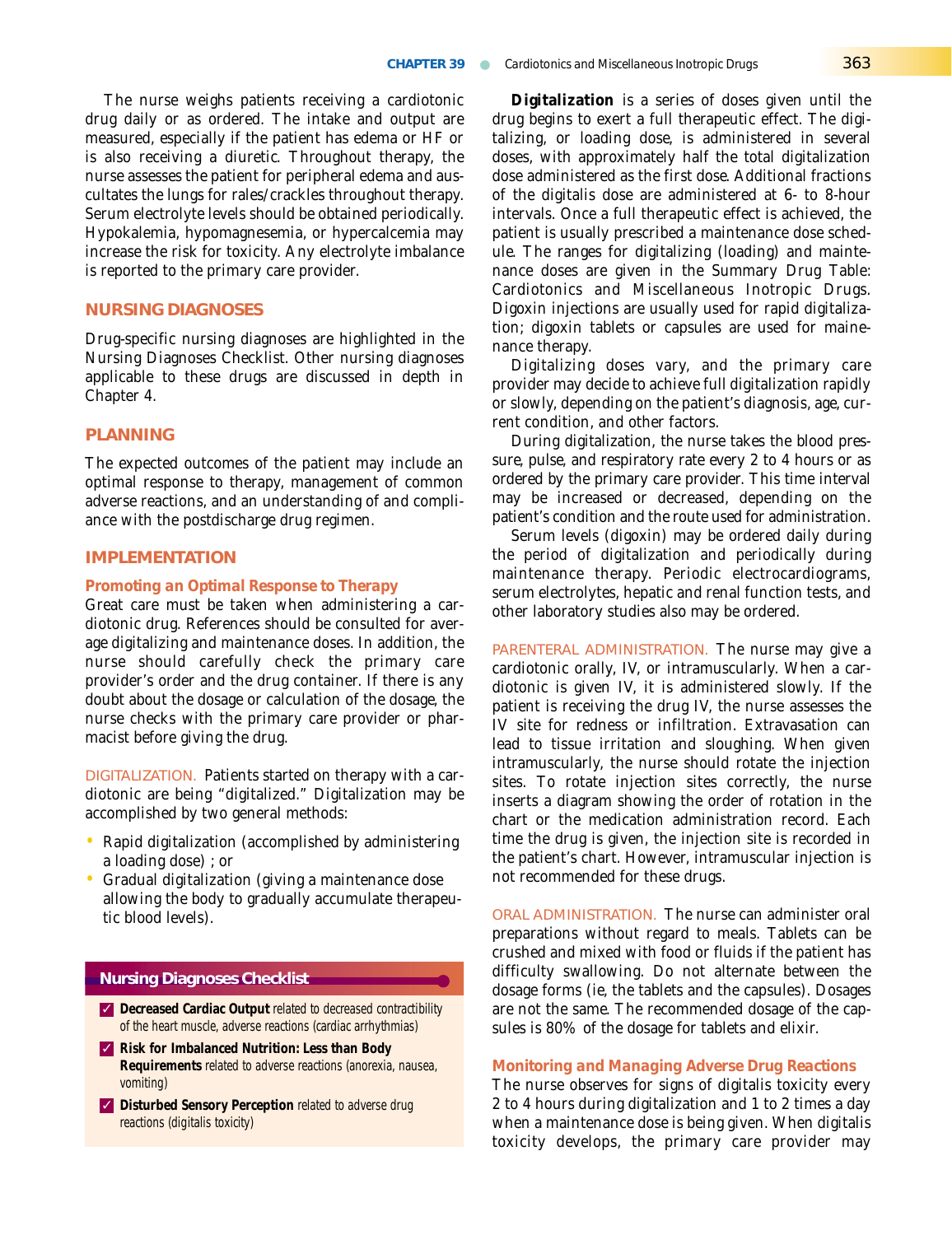discontinue digitalis use until all signs of toxicity are gone. If severe bradycardia occurs, atropine (see Chap. 25) may be ordered. If digoxin has been given, the primary care provider may order blood tests to determine drug serum levels. The therapeutic serum level of digoxin is 0.8 to 2 ng/mL, and the toxic serum level is more than 2.5 ng/mL.

### ❊**Nursing Alert**

*The nurse should withhold the drug and report any of the following signs of digitalis toxicity to the physician immediately: loss of appetite (anorexia), nausea, vomiting, abdominal pain, visual disturbances (blurred, yellow or green vision and white halos, borders around dark objects), and arrhythmias (any type). The nurse also must immediately report serum digoxin levels greater than 2.0 ng/mL.* 

# **Solution** Section of the Section of the Section Alert

*Older adults are particularly prone to digitalis toxicity. All older adults must be carefully monitored for signs of digitalis toxicity.* 

The nurse must also closely observe the patient for other adverse drug reactions, such as anorexia, nausea, vomiting, and diarrhea. Some adverse drug reactions are also signs of digitalis toxicity, which can be serious. The nurse should carefully consider any patient complaint or comment, record it on the patient's chart, and bring it to the attention of the primary care provider.

Diuretics (see Chap. 46) may be ordered for some patients receiving a cardiotonic drug. Diuretics, as well as other conditions or factors, such as gastrointestinal suction, diarrhea, and old age, may produce low serum potassium levels (**hypokalemia**). The primary care provider may order a potassium salt to be given orally or IV.

# ❊**Nursing Alert**

*Hypokalemia makes the heart muscle more sensitive to digitalis, thereby increasing the possibility of developing digitalis toxicity. The nurse must closely, and at frequent intervals, observe patients with hypokalemia for signs of digitalis toxicity.* 

Patients with hypomagnesemia (low magnesium plasma levels) are at increased risk for digitalis toxicity. If low magnesium levels are detected, the primary care provider may prescribe magnesium replacement therapy.

Most often digoxin toxicity can be successfully treated by simply withdrawing the drug. However, severe lifethreatening toxicity is treated with digoxin immune fab

(Digibind). Digoxin immune fab, composed of digoxinspecific antigen-binding fragments (fab), is used as an antidote in the treatment of digoxin overdosage. The dosage varies with the amount of digoxin ingested and is administered by the IV route during a 30-minute period. Most life-threatening states can be adequately treated with 800 mg of digoxin immune fab (20 vials). Few adverse reactions have been observed with the use of immune fab. However, the nurse should be alert for the possibility of worsening of HF, low cardiac output, hypokalemia, or atrial fibrillation. Hypokalemia is of particular concern in patients taking digoxin immune fab, particularly because hypokalemia usually coexists with toxicity. (See the Summary Drug Table: Cardiotonics and Miscellaneous Inotropic Drugs.)

#### *Educating the Patient and Family*

In some instances, a cardiotonic may be prescribed for a prolonged period. Some patients may discontinue use of the drug, especially if they feel better and their original symptoms have been relieved. The patient and family must understand that the prescribed drug must be taken exactly as directed by the primary care provider.

The primary care provider may want the patient to monitor the pulse rate daily during cardiotonic therapy. The nurse shows the patient or a family member the correct technique for taking the pulse (see Home Care Checklist: Monitoring Pulse Rate). The primary care provider may also want the patient to omit the next dose of the drug and call him or her if the pulse rate falls below a certain level (usually 60 bpm in an adult, 70 bpm in a child, and 90 bpm in an infant). These instructions are emphasized at the time of patient teaching. The nurse includes the following points in a teaching plan for the patient taking a cardiac glycoside drug:

- Do not discontinue use of this drug without first checking with the primary care provider (unless instructed to do otherwise). Do not miss a dose or take an extra dose.
- Take this drug at the same time each day.
- Take your pulse before taking the drug, and withhold the drug and notify the primary care provider if your pulse rate is less than 60 bpm or greater than 100 bpm.
- Avoid antacids and nonprescription cough, cold, allergy, antidiarrheal, and diet (weight-reducing) drugs unless their use has been approved by the primary care provider. Some of these drugs interfere with the action of the cardiotonic drug or cause other, potentially serious, problems. (See Interactions.")
- Contact the primary care provider if nausea, vomiting, diarrhea, unusual fatigue, weakness, vision change (such as blurred vision, changes in colors of objects, or halos around dark objects), or mental depression occurs.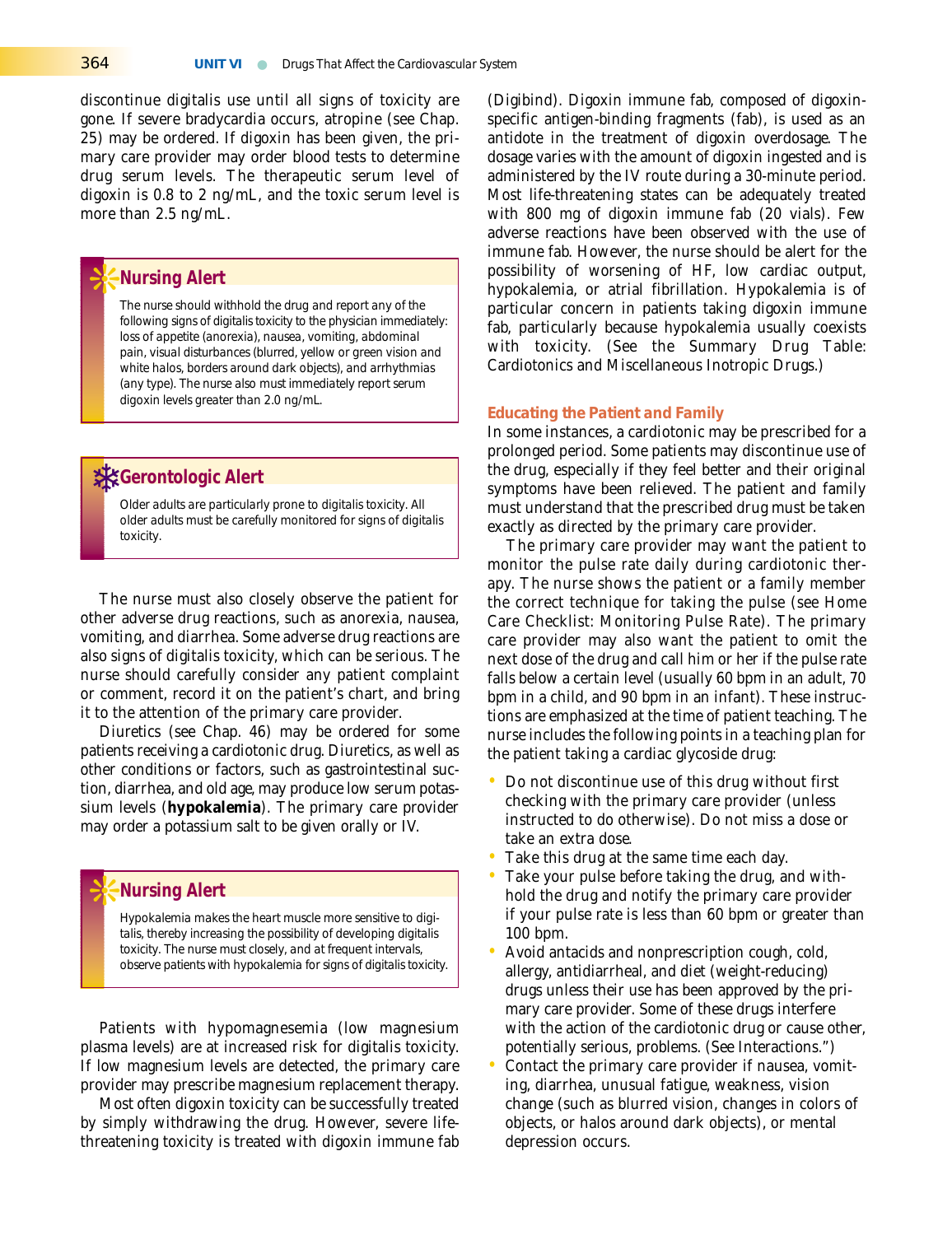# *Home Care Checklist*

# MONITORING PULSE RATE

Monitoring a patient's pulse rate is second nature when the patient is in an acute care facility. However, when the patient goes home with digoxin, he or she will need to monitor the pulse rate to prevent possible adverse reactions. The nurse teaches the patient to perform the following steps:



**TACK Have a watch with a second hand with you.** 

✓ Sit down and rest your nondominant arm on a table or chair armrest.

Place the index and third fingers of your dominant hand just below the wrist bone on the thumb side of your nondominant arm.



Feel for a beating or pulsing sensation. This is your pulse.

Count the number of beats for 30 seconds (if the pulse is regular) and multiply by 2. If the pulse is irregular, count the number of beats for 60 seconds.



Record the number of beats of your pulse and keep a log of your reading.

■ ■ If you notice the pulse rate greater than 100 bpm or less than 60 bpm, call your health care provider immediately.

- Carry an identification card describing the disease process and your medication regimen.
- Keep the drug in its original container.
- Follow the dietary recommendations (if any) made by the primary care provider.
- The primary care provider will closely monitor therapy. Keep all appointments for primary care provider visits or laboratory or diagnostic tests.

# **EVALUATION**

- The therapeutic effect is achieved.
- Adverse reactions are identified, reported to the primary care provider, and managed using appropriate nursing interventions.
- The patient verbalizes the importance of continued follow-up care.
- The patient verbalizes the importance of complying with the prescribed therapeutic regimen.
- The patient and family demonstrate an understanding of the drug regimen.
- The patient complies with the prescribed drug regimen.

# ● *Critical Thinking Exercises*

**1.** *Mr. Taylor has been taking digoxin for 3 weeks and has come to the clinic for a follow-up visit. Analyze the situation to determine what questions you would ask*  *Mr. Taylor during the interview to evaluate his knowledge of the drug regimen and to find out if he is experiencing any adverse reactions.*

- **2.** *You are to participate in a team conference on the cardiac glycosides. Your topic to discuss is discharge teaching for the patient receiving a cardiac glycoside. Develop a teaching plan using the nursing process as a framework. Determine what points would be most important for you to include.*
- **3.** *Discuss when you would expect the primary care provider to order digoxin immune fab. State the assessment you feel would be most important and give a rationale.*

# ● *Review Questions*

- **1.** Which of the following is commonly associated with left ventricular systolic dysfunction?
	- **A.** Ejection fraction of 60% or more
	- **B.** Ejection fraction below 40%
	- **C.** Increased cardiac output
	- **D.** Normal cardiac output
- **2.** Which of the following serum digoxin levels would be most indicative that a patient taking digoxin may be experiencing toxicity?
	- **A.** 0.5 ng/mL
	- **B.** 0.8 ng/mL
	- **C.** 1.0 ng/mL
	- **D.** 2.0 ng/mL